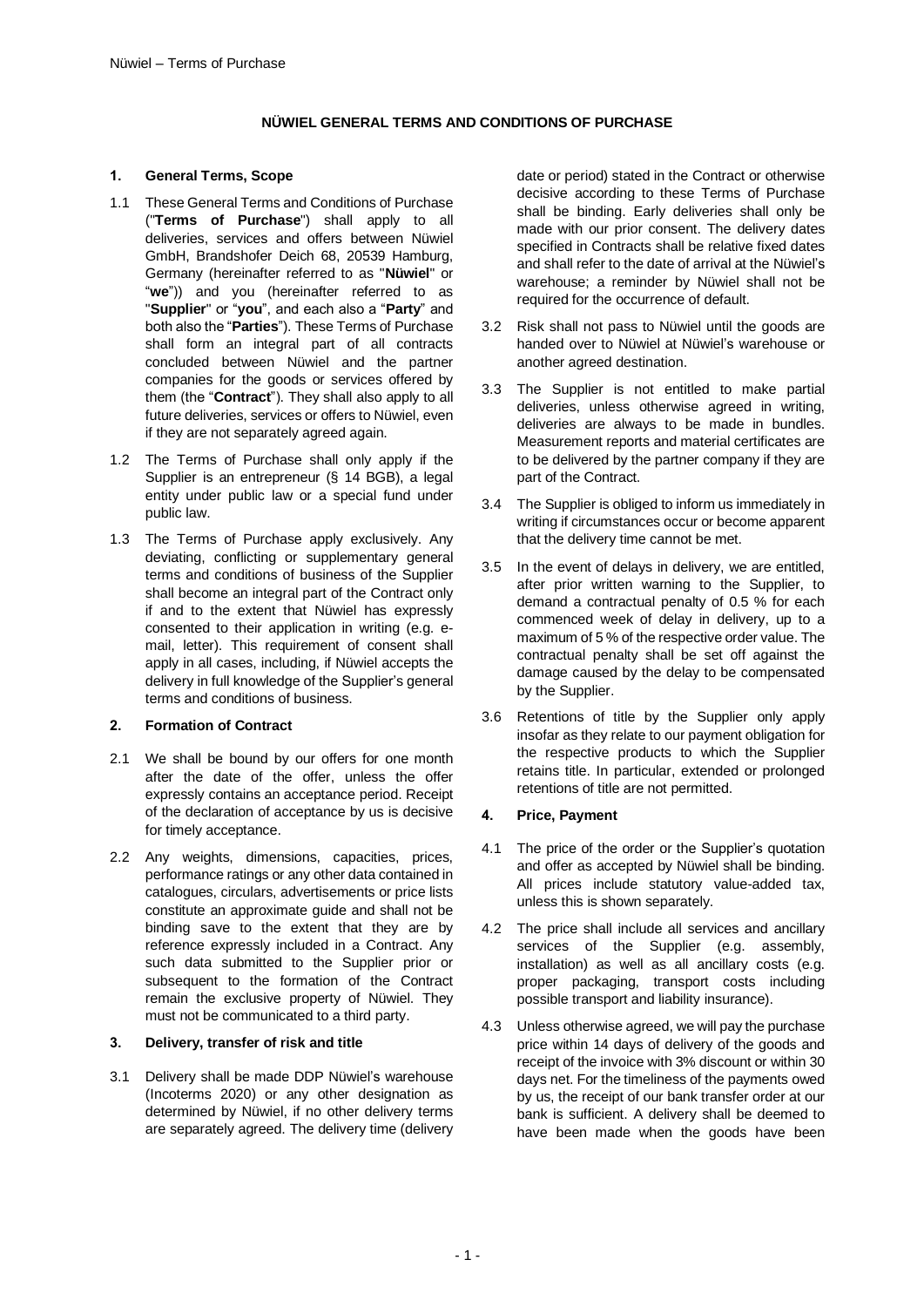handed over to Nüwiel at Nüwiel's warehouse or another agreed destination and have successfully passed the initial inspection (clause 6.2).

- 4.4 All order confirmations, delivery documents and invoices must state our order number, the article number, delivery quantity and delivery address. If one or more of these details are missing and if, as a result, processing by us is delayed in the normal course of our business, the payment periods specified in section [4.3](#page-0-0) shall be extended by the period of the delay.
- 4.5 Invoices must be transmitted electronically.

# **5. Tooling**

Tools and models which we make available to the Supplier or which are manufactured for contractual purposes shall remain our property (or become our property upon creation by the Supplier, respectively). The Supplier shall mark them as our property, store them carefully, protect them to an appropriate extent against damage of any kind and use them only for the purposes of the contract. The costs of their maintenance and repair shall be borne by the contracting parties - in the absence of any other agreement - in equal parts. However, if these costs are due to defects in the items produced by the supplier or to improper use by the Supplier, his employees or other vicarious agents, they shall be borne solely by the Supplier. The Supplier shall notify us immediately of any not only insignificant damage to these tools and models. Upon request, the Supplier shall be obliged to return them to us in proper condition if they are no longer required by him to fulfil the contracts concluded with us.

# **6. Warranty**

- 6.1 Statutory warranty rights apply. The Supplier warrants in particular that all items delivered under a Contract will be free from defects in material and workmanship, conform to applicable specifications, and, unless detailed designs for realisation have been furnished by Nüwiel, will be free from design defects and suitable for the purposes intended by Nüwiel. The Supplier also warrants that the goods and services provided under a Contract are in his absolute property and none are subject of any option, right to acquire, assignment, mortgage, charge, lien or hypothecation or any other encumbrance whatsoever or the subject of any factoring arrangement, hire–purchase, conditional sale or credit sale agreement, or subject to any other rights of third parties.
- 6.2 Nüwiel shall not be obliged to inspect incoming goods. Section 377 of the German Commercial

Code (HGB) shall be limited to an external, random inspection of the Supplier's deliveries for obvious defects.

- 6.3 In the event of defects, Nüwiel shall have unrestricted statutory rights. Nüwiel may, at its discretion, initially demand free replacement delivery or repair. Other rights shall remain unaffected. The warranty period shall be 36 months.
- 6.4 Subsequent performance shall also include the removal of the defective goods and their reinstallation, provided that the goods have been installed in or attached to another object in accordance with their nature and purpose of use; our legal claim to reimbursement of corresponding expenses shall remain unaffected. The Supplier shall bear the expenses necessary for the purpose of testing and subsequent performance even if it turns out that there was indeed no defect. Our liability for damages in the event of unjustified requests for rectification of defects remains unaffected; in this respect, however, we are only liable if we are aware of or grossly negligenty failed to recognise that there was no defect.
- 6.5 Upon receipt of a written notice of defects by the Supplier, the limitation period for warranty claims shall be suspended until the Supplier finally rejects the claims of Nüwiel or declares the defect to have been remedied or otherwise refuses to continue negotiations on the claims. In the event of replacement delivery and rectification of defects, the warranty period for replaced and repaired parts shall start anew.

# **7. Liability, Indemnity**

- <span id="page-1-0"></span>7.1 Damage claims of the Supplier are excluded. This shall not apply to claims for damages arising from injury to life, body or health or from the breach of material contractual obligations (cardinal obligations), nor to liability for other damage resulting from an intentional or grossly negligent breach of duty by Nüwiel, its legal representatives or vicarious agents. Material contractual obligations shall be those whose performance is necessary to achieve the purpose of the contract. Claims under the German Product Liability Act shall remain unaffected by this sectio[n 7.1.](#page-1-0)
- 7.2 In the event of a breach of material contractual obligations, Nüwiel shall only be liable for foreseeable damage typical of the contract if such damage was caused by simple negligence, unless the damage claims are based on injury to life, body or health.
- 7.3 The Supplier shall be responsible for all claims asserted by third parties for personal injury or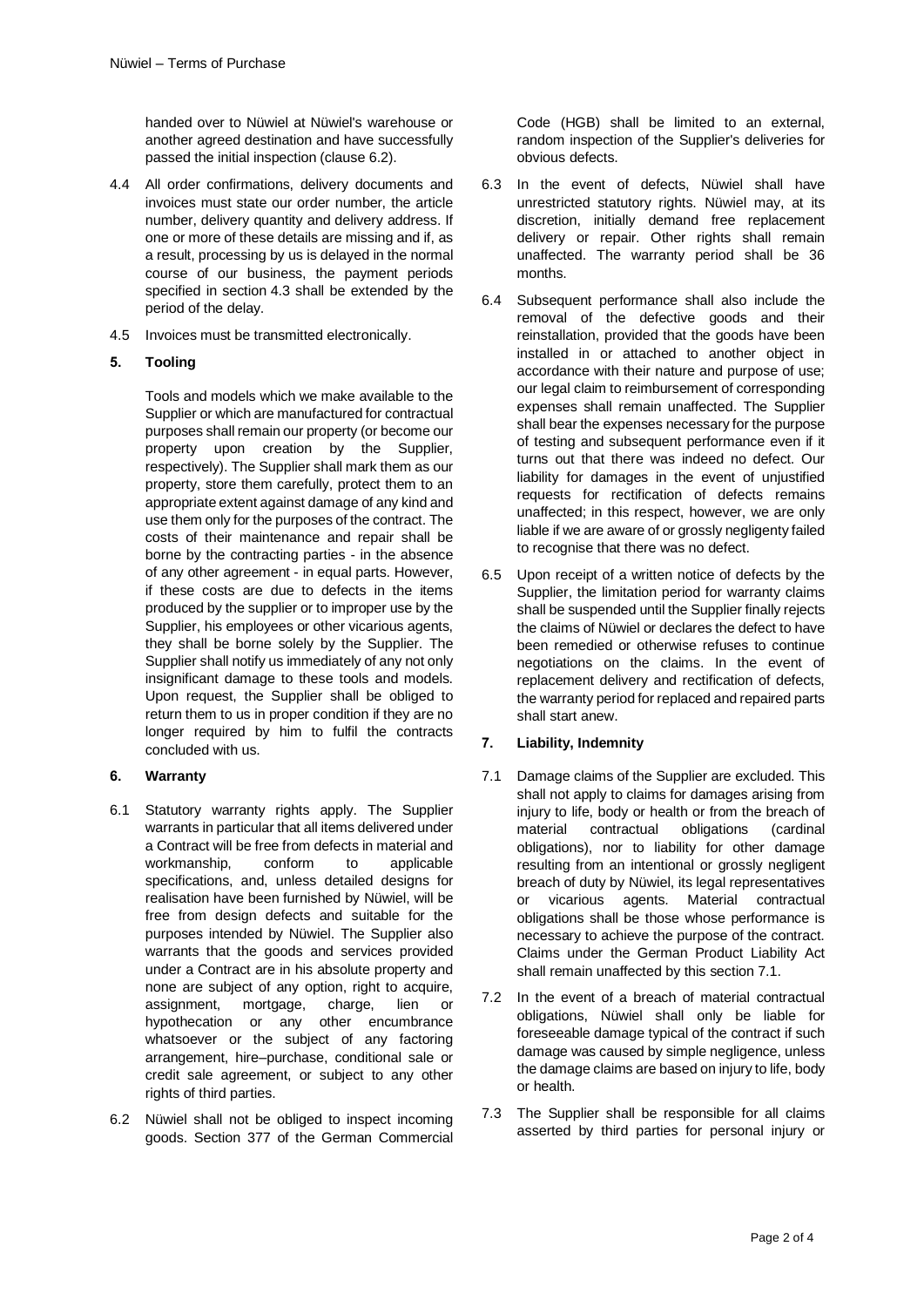damage to property, which are attributable to a defective product, delivered by him and shall be obliged to indemnify us against any liability resulting from such claims. If Nüwiel is obliged to conduct a recall campaign against third parties due to a defect in a product supplied by the Supplier, the Supplier shall bear all costs associated with the recall campaign. Nüwiel's statutory rights shall remain unaffected.

7.4 The Supplier shall be obliged to maintain product liability insurance at its own expense, which, unless otherwise agreed in individual cases, need not cover the risk of recall or criminal or similar damages. The Supplier shall send Nüwiel a copy of the liability policy at any time on request.

#### **8. Force Majeure**

- <span id="page-2-0"></span>8.1 Force majeure shall be deemed to exist if an external event occurs which is not attributable to the sphere of risk or control of the Parties, is unforeseeable and cannot be averted even by the application of the utmost care, and if a Party is thereby prevented in whole or in part from performing the service owed by that Party.
- 8.2 In the event of a case of force majeure pursuant to clause [8.1,](#page-2-0) the mutual obligations shall be suspended for the duration of the force majeure, provided that the hindered Party has informed the other Party without delay of the occurrence of the force majeure.
- 8.3 If the effect of the force majeure lasts for more than three months, both Parties shall be entitled to withdraw from the specifically affected contract.

#### **9. Right of Retention**

The Supplier shall not be entitled to assert rights of retention and/or rights to refuse performance against Nüwiel unless the underlying claims have been acknowledged, are undisputed or have been finally adjudicated.

#### **10. Intellectual Property Rights**

10.1 The Supplier guarantees that it holds all intellectual property rights and other rights necessary for the performance of the contractual goods and services, in particular for the execution of any Contract, that the goods and services it provides and the results of any Contract do not infringe any intellectual property rights and other rights of third parties, that they are free from thirdparty rights, and that Nüwiel may freely dispose of them. The Supplier shall indemnify Nüwiel, its organs, managing directors, employees and customers against any claims and demands of third parties based on a breach of this warranty, including reasonable costs of legal representation.

- 10.2 If the Contract includes individual works or services to be provided by the Supplier, the Supplier herewith transfers and assigns all intellectual property rights in the work results to Nüwiel. To the extent such transfer is generally not possible due to legal reasons, the Supplier, herewith grants to Nüwiel the exclusive, irrevocable, transferable and royalty-free license to use and exploit such work results without restrictions as to time, territory and content in all means of use, including unknown means of exploitation. Nüwiel accepts the above transfer and grant. No further remuneration shall be due.
- 10.3 Nüwiel shall remain the owner of all its intellectual property rights and other rights, including rights in any drawings, plans, instructions, specifications, technical documents and records or materials, information and data (hereinafter referred to as "**Material(s)**") provided to the Supplier by or on behalf of Nüwiel, as well as to any designations, logos and names. The Supplier shall not use the Materials other than for the agreed purpose of the fulfilment of the Contract, and shall not acquire any license in such Materials, shall not make them available to third parties or reproduce, disseminate, disclose or otherwise use them itself or through third parties. At the request of Nüwiel, and always upon termination of a Contract, the Supplier shall return the Materials to Nüwiel (or delete same if requested).

#### **11. Confidentiality**

- <span id="page-2-1"></span>11.1 The Supplier undertakes to keep confidential all information transmitted or presented in any way (orally or in writing) which relates to the business, affairs, activities, customers, procedures, budgets, pricing procedures, product information, strategies, developments, trade secrets, knowhow, personnel and suppliers of Nüwiel, as well as all information derived from such information and all other information clearly designated by Nüwiel as confidential (irrespective of whether it is marked "confidential") or information that can reasonably be regarded as confidential ("**Confidential Information**"). Confidential Information may not be disclosed in whole or in part to any third party without the prior written consent of Nüwiel, except to its directors, employees, representatives or tax or legal advisors involved in the performance of any contract based on these Terms of Purchase, provided that they need-to-know and subject to confidentiality obligations similar to those described in this Section [11.1.](#page-2-1)
- 11.2 The Confidential Information may only be used in connection with the exercise of rights and/or the performance of obligations under these Terms of Purchase and the Contracts concluded hereunder and not in any other way for the own benefit of the Supplier or for the benefit of third parties.